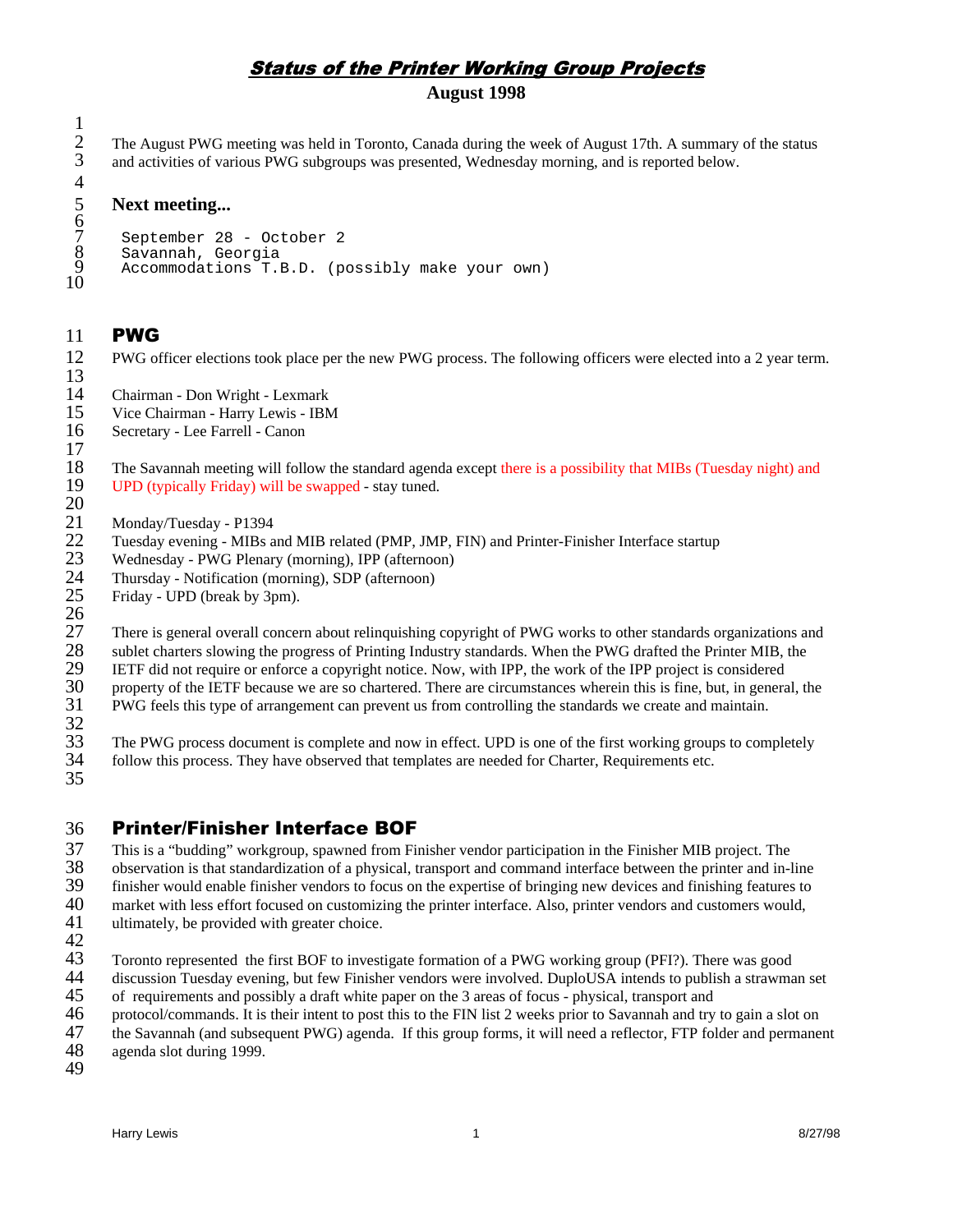## **Status of the Printer Working Group Projects**

### **August 1998**

#### 50 **Printer MIB**

- 51 There are questions about how to progress the Printer MIB from Proposed to Draft standard since there were several
- 52 corrections made following the Stardust bakeoff. Some think an entirely new interoperability test is required. Others
- 53 consider the current Printer MIB the result of interoperability testing and actual application experience which is of
- 54 greater significance. Since progress within the IETF has been so slow, a proposal was adopted to resubmit the new
- 55 56 Printer MIB as a Proposal rather than Draft. While there seems to be little reason that the Printer MIB should not be
- 57 progressed to Draft status (in terms of support , stability and interoperability, what MIB is more eligible?)... this seems to be a way "around" the IETF roadblock. All parties present said they would be just as inclined to implement
- 58 to a new Proposed standard as a Draft standard of the printer MIB - so what are we waiting for?

#### 59 Job MIB

- 60 The Job MIB is a completed PWG standard which is highly correlated with the IPP print job attributes.
- 61

62 Tom Hastings introduced a proposal to enhance Job MIB accounting based on a subset of "activities". As is, the

63 Job MIB may be used, today, for accounting of job attributes but some jobs may result in sub-processes such as

- 64 COPY, SCAN or FAX. Tom's proposal refers to these sub-processes as "activities" and represents a straightforward
- 65 approach to subsetting. Since the Job MIB has already been criticized for it's liberal use of optional attributes, an
- 66 alternative approach, adding only one new attribute (jobParentID) was proposed in response to Tom's submission.
- 67 Tom to investigate and modify proposal for Savannah.
- 68
- 69 Interest was expressed by several parties in conducting a Job MIB interoperability test within a 6 month time frame.

#### 70 P1394

- 71 The P1394 group has defined a print transport, command set and config ROM for printing over 1394 serial.
- 72 Interoperability testing of their specification is anticipated in the January time frame. Contact p1394@pwg.org to
- 73 participate. The config ROM architecture requires an Organization Unique ID (OUI). There is a proposal for the
- 74 PWG to collect the \$1000 fee from members, and subsequently own and manage the OUI. Contributing members
- 75 will receive address blocks in the PWG OUI space. See posting to the PWG e-mail for further details.

#### 76 **Universal Printer Driver**

- 77 UPD reviewed the charter, scope and direction. The ideal goal would be to create one set of printer description
- 78 79 attributes for all major datastreams (raster and vector based). Sandra Matts (HP), is chair. The charter and a set of requirements are expected to be ratified in Savannah.

#### 80 IPP - Internet Printing Protocol

81 82 83 84 85 86 87 88 IPP is holding it's breath until the IETF meeting in Chicago the last week of August. Although the IEGS feedback is considered incomplete, the IPP working group has responded to everything heretofore requested by the IESG including a default port and a new IPP scheme. A security scheme on the URL, devised by Xerox, was not reviewed as it is not our understanding that the IESG is seeking ad-hoc security devices. There is debate and dissension regarding the degree to which the IETF requirements will be embraced. For instance, IETF recommendations were modified to indicate that the IPP scheme SHOULD be adopted rather than SHALL. It is unclear whether everyone understands the significance of a separate default port (631 - i.e. is it mandatory that every IPP printer ship with the default port enabled). These issues are expected to be clarified at the IETF meeting in Chicago. If the IETF accepts

- 89 the PWG drafts at the meeting in Chicago with little or no change, the PWG will have been successful in achieving a
- 90 standards track project with the IETF. If we exit Chicago with another laundry list of requirements or undefined
- 91 closure, the IPP group will consider the June 30 drafts a completed PWG specification and standard.
- 92
- 93 94 Interoperability testing of the June 30 drafts will be hosted by Microsoft the week before Savannah. The Savannah IPP meeting will be used to discuss the "bakeoff" results. The interoperability test will be attended only by those